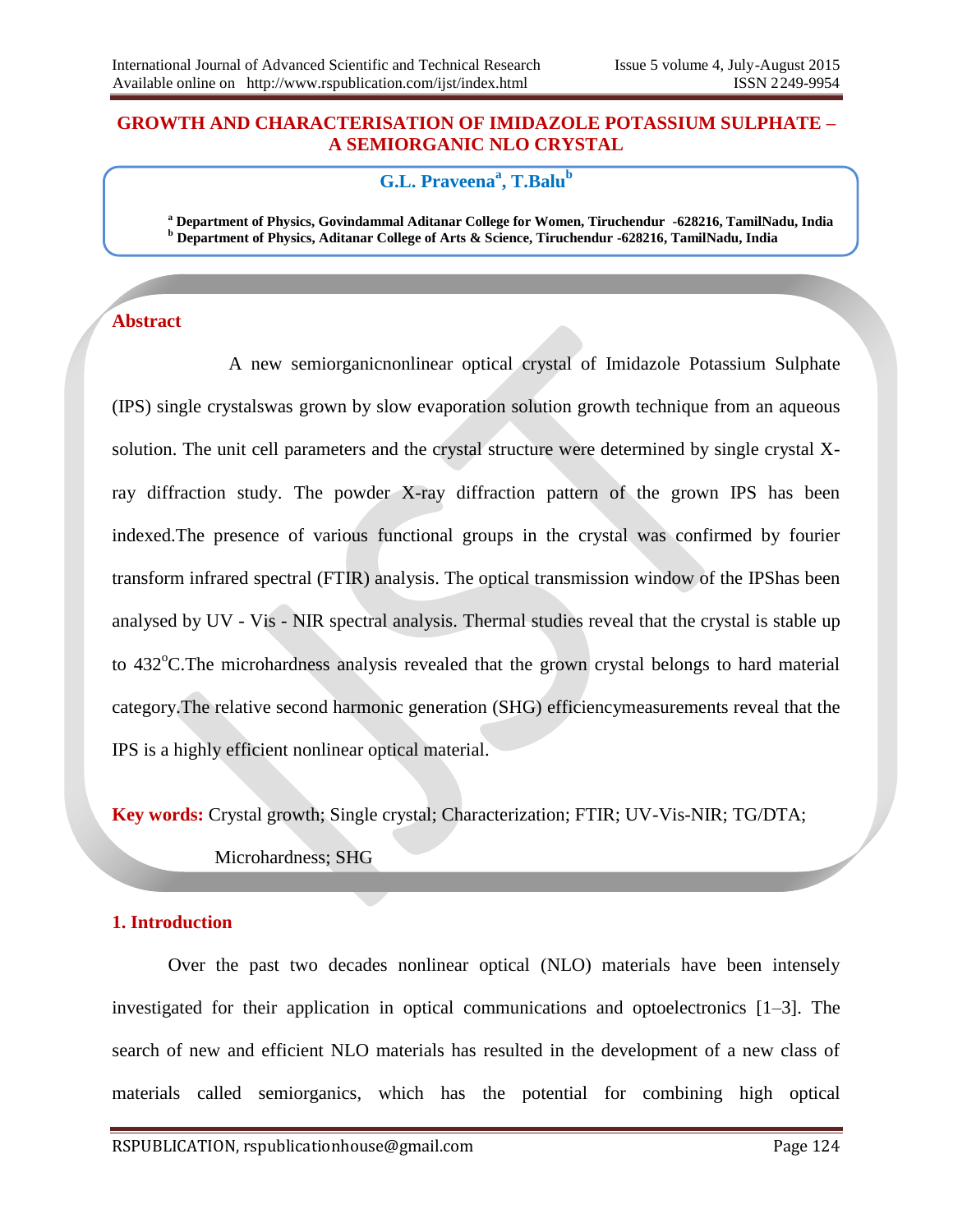nonlinearityand chemical flexibility of organic materials with the thermal stability and mechanical robustness of inorganic materials. In this new class of materials, high-efficiency optical quality organicbased NLO materials form compounds on which polarizable molecule is stoichiometrically bonded to an inorganic host.

Nonlinear optical (NLO) materials play a major role in nonlinear optics and in particular they have a great impact on information technology and industrial applications. The new development technique for the fabrication and single crystal growth of nonlinear optical materials has dramatically contributed to this evolution. On account of the large flexibility for molecular design and higher nonlinear optical efficiency, there has been much progress in basic research on semiorganic NLO materials.

Imidazole is an aromatic heterocyclic compound and its derivatives with delocalized π-electron systems are designed to enhance the molecular hyper polarizability and result in high bulk optical nonlinearities [4,5]. Several nonlinear semiorganic large size good quality single crystals such as bis(glycine) lithium molybdate, glycine sodium nitrate, thiourea cadmium sulphate, L-alanine cadmium chloride, Potassium Boro-oxlate, L-Histidine chloride monohydrate, bis thiourea cadmium chloride were successfully grown by this method [6-12]. In the present work, high quality single crystals of IPS was successfully grown by slow evaporation technique and were characterized with different techniques.

## **2. Experimental section**

## **2.1 Material synthesis**

IPS was synthesized by taking analargrade Imidazole and Potassium sulphate in 1:1 molar ratio in de-ionized water according to the following reaction.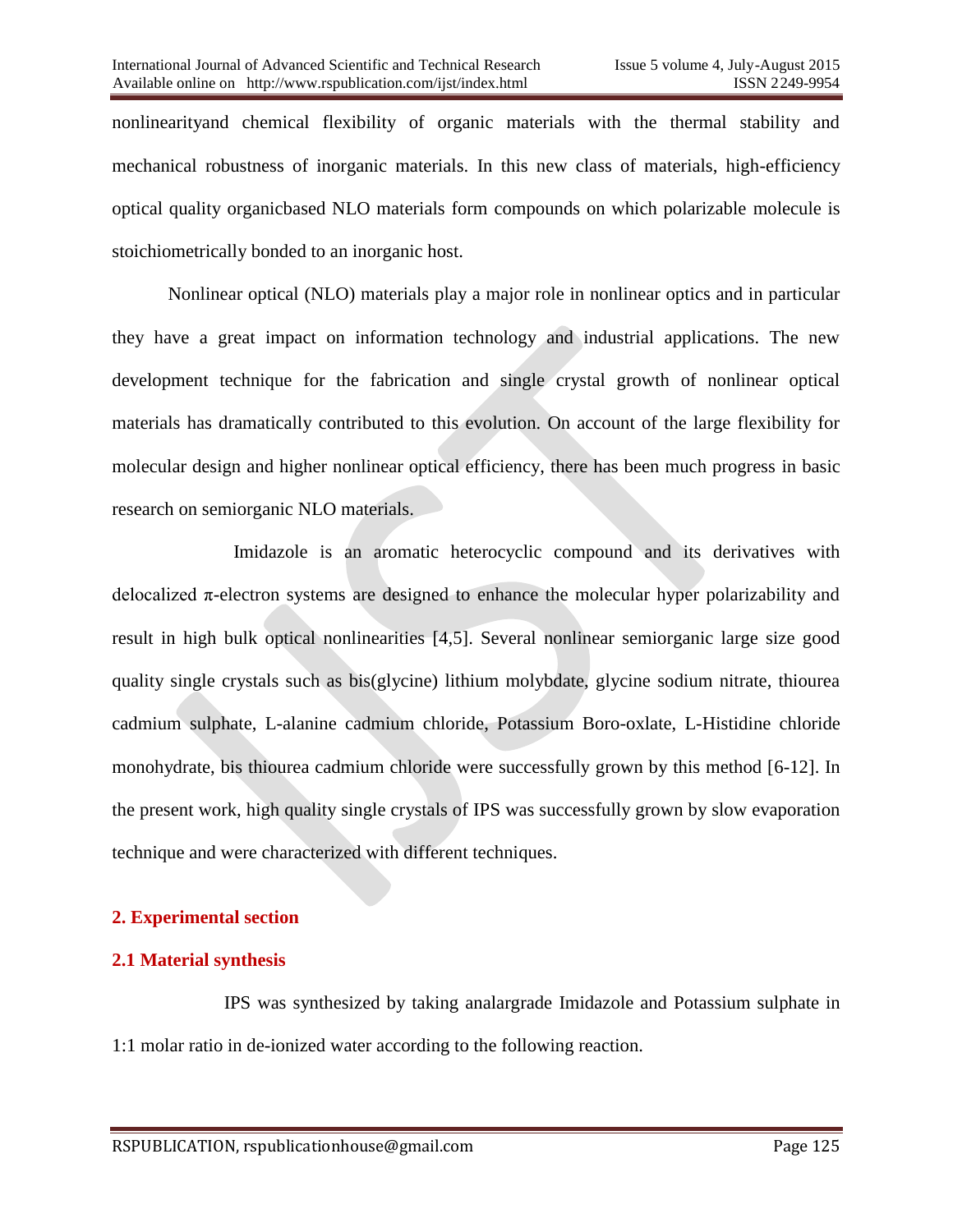# $C_3H_4N_2+K_2SO_4 = C_3H_4N_2K_2SO_4$

Calculated amount of Imidazole was first dissolved in de-ionized water. Potassium sulphate was then added to the solution slowly by stirring in a magnetic stirrer attached with a hot plate at  $50^{\circ}$ C. The prepared solution was allowed to dry at room temperature and the salts were obtained by evaporation technique. The product was further purified by successive recrystallization process.

### **2.2 Solubility**

The solubility of the synthesized salt is determined by gravimetrical method [13]. The solubility of IPS in de-ionized water was estimated as a function of temperature in the range  $30^{\circ}$  -50 $^{\circ}$ C. Fig.1 shows the solubility curve of IPS. From the graph it is observed that the solubility of IPS increases linearly with temperature exhibiting a high solubility gradient and positive temperature coefficient, which reveal the fact that slow evaporation technique is the appropriate method to grow single crystals of IPS.



**Fig 1. Solubility curve of IPS crystal**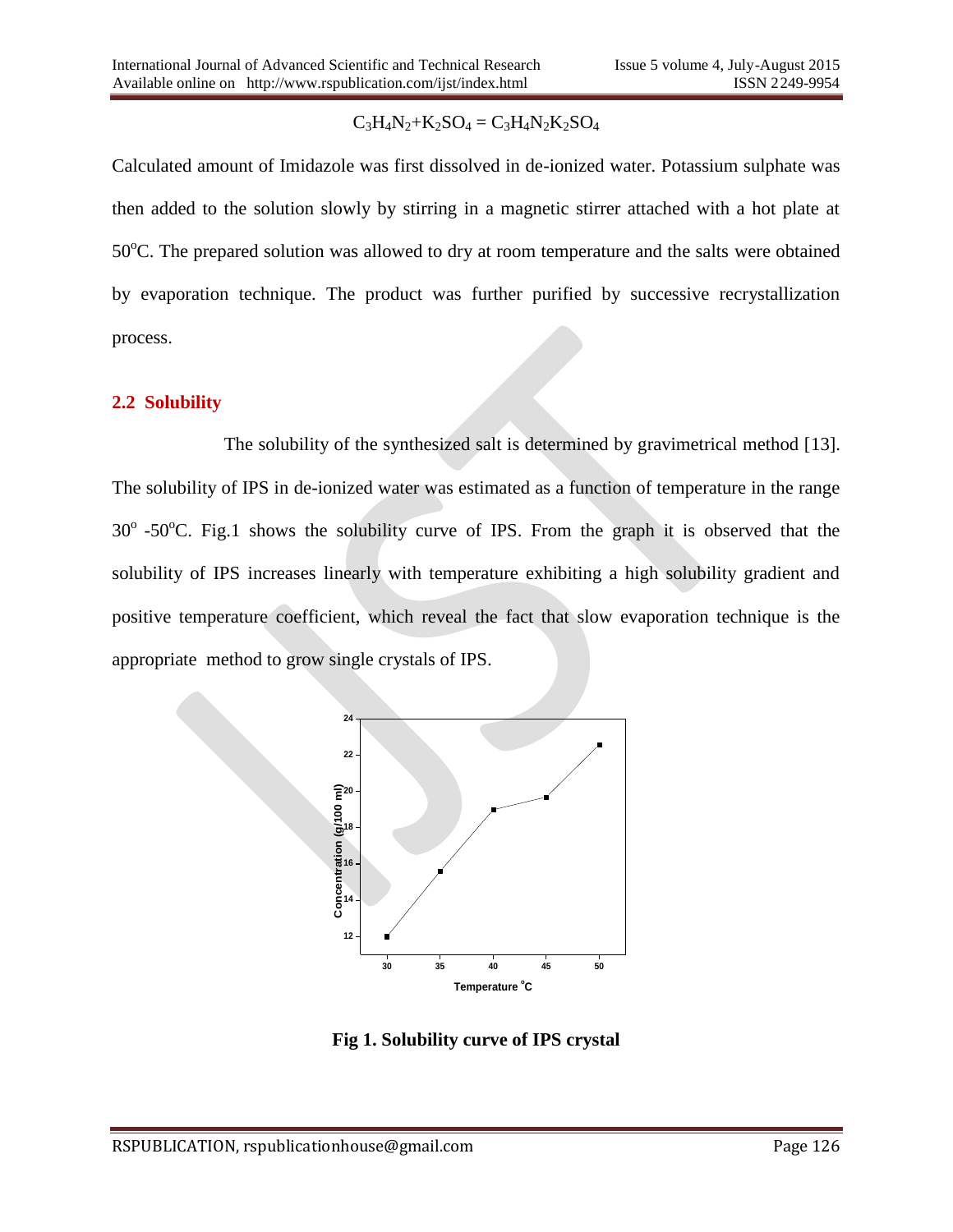# **2.3 Crystal growth**

Single crystals of IPS were grown from a saturated aqueoussolution containing AR grade Imidazole (Merck) and potassium sulphate (Merck) in 1:1 ratio respectively. The synthesized salt was dissolved in de-ionised water at room temperature. The solution was filtered by Whatman filter paper. The filtered solution was transferred to crystal growth vessels followed by slow evaporation at room temperature. Good transparent, colourless crystals were obtained in a period of 25 days. The as-grown single crystal of IPS is shown in Fig. 2.



**Fig. 2 As grown crystal of IPS**

## **3. Results and discussions**

# **3.1 Single crystal X-ray diffraction analysis**

Single crystal X-ray diffraction study was carried out to reveal the crystal structure and for confirming the grown crystal as a single crystal using ENRAF-NONIUS CAD4 diffractometer with CuK $\alpha$  radiation in the wavelength 1.540Å. Reflections from a finite number of planes were collected. This study revealed that the grown IPS crystal belongs to orthorhombic system which is recognized as noncentrosymmetric, thus satisfying one of the basic and essential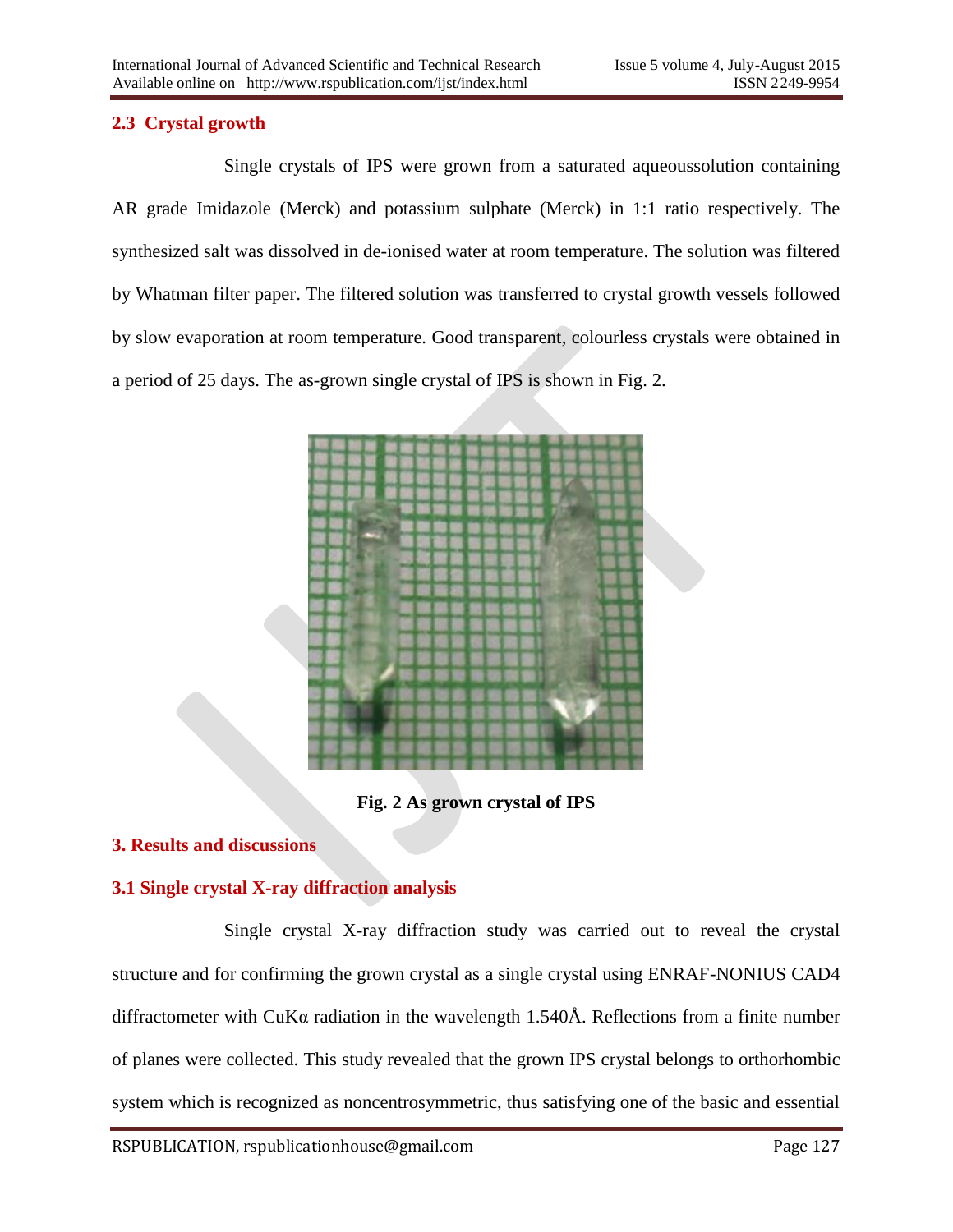material requirements for the SHG activity of the crystal [14]. The crystallographic data is presented in table 1.

# **Table 1**

Crystallographic data for IPS crystal

| Identification code   | <b>IPS</b>                |
|-----------------------|---------------------------|
| Chemical formula      | $C_3H_4N_2K_2SO_4$        |
| Molecular weight      | 242.35 g/mol              |
| Crystal color         | colourless                |
| Symmetry              | Orthorhombic              |
| Space group           | P222                      |
| $\rm{a}$              | 5.786Å                    |
| $\mathbf b$           | 7.502A <sup>o</sup>       |
| $\mathbf{C}$          | 10.091A <sup>o</sup>      |
| $\alpha$              | $90^{\rm o}$              |
| $\beta$               | $90^\circ$                |
| $\gamma$              | $90^{\circ}$              |
| Volume                | 438.0 $\AA^3$             |
| Z                     | $\overline{4}$            |
| Diffracto meter       | <b>ENRAF-NONIUS CAD-4</b> |
| Radiation, wavelength | CuK <sub>a</sub> , 1.540Å |
|                       |                           |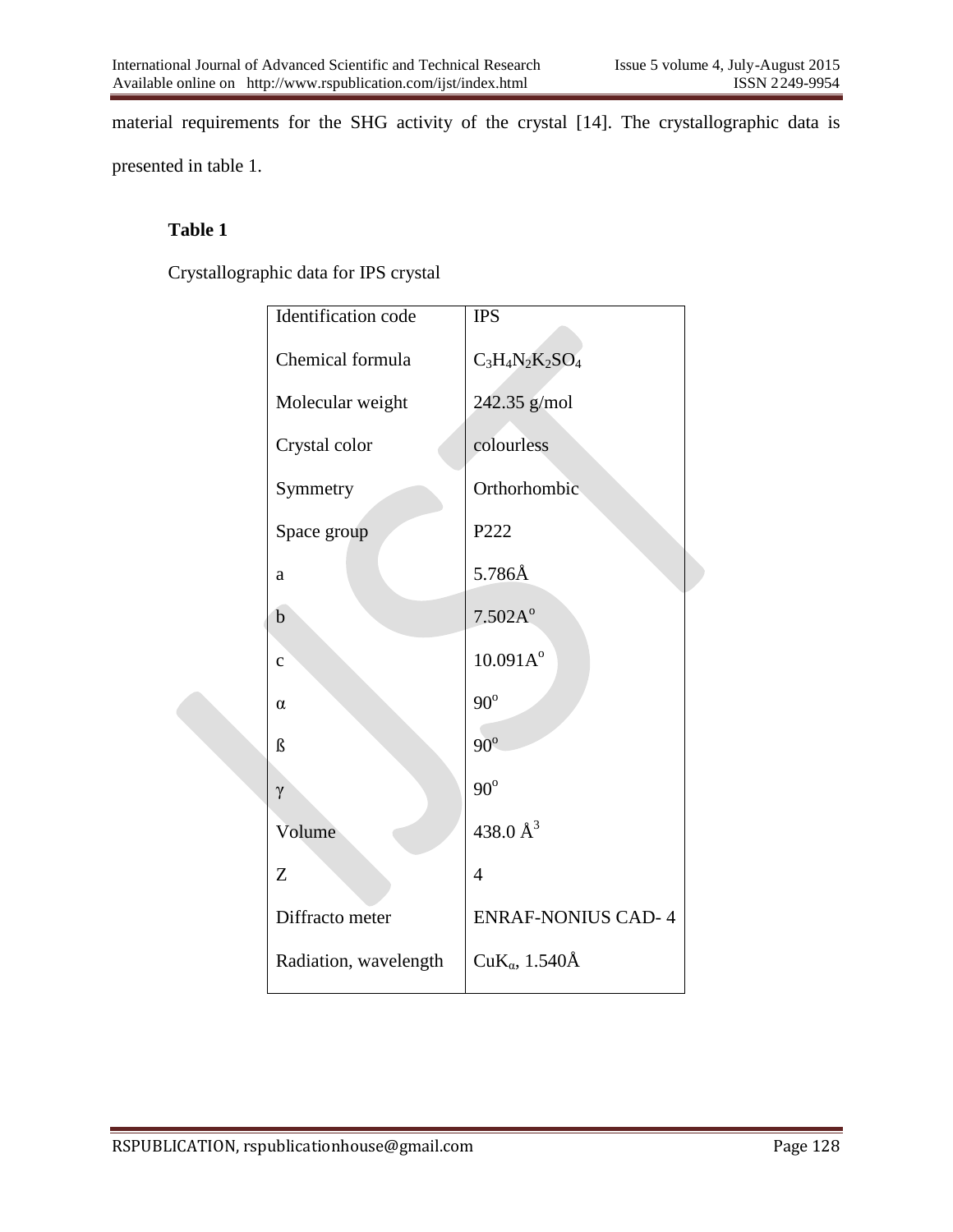# **3.2 Powder XRD**

The purified samples of the grown crystals have been crushed to a uniform fine powder and subjected to powder X-ray diffraction using a Rich Seifert Powder X-ray diffractometer. The CuK<sub>α</sub> radiations ( $\lambda$  = 1.5406 Å) from a copper target were used. The specimen in the form of a thin film was scanned in the reflection mode in the  $2\theta$  range  $10{\text -}80^{\circ}$ with five decimal accuracy. Fig 3 represents the powder diffractograph for the grown IPS crystals. The peaks are indexed using indexing software.



**Fig. 3. Powder XRD spectrum** 

## **3.3 Fourier transform infrared (FTIR) analysis**

FTIR spectrum is an important evidence that provides more information about the structure of a compound. In this technique almost all functional groups in a molecule absorb characteristically within a definite range of frequency. The absorption of IR radiation causes the various bands in a molecule to stretch and bend with respect to one another. The most important range  $(4000-400 \text{ cm}^{-1})$  is of prime importance for the study of semi organic compound by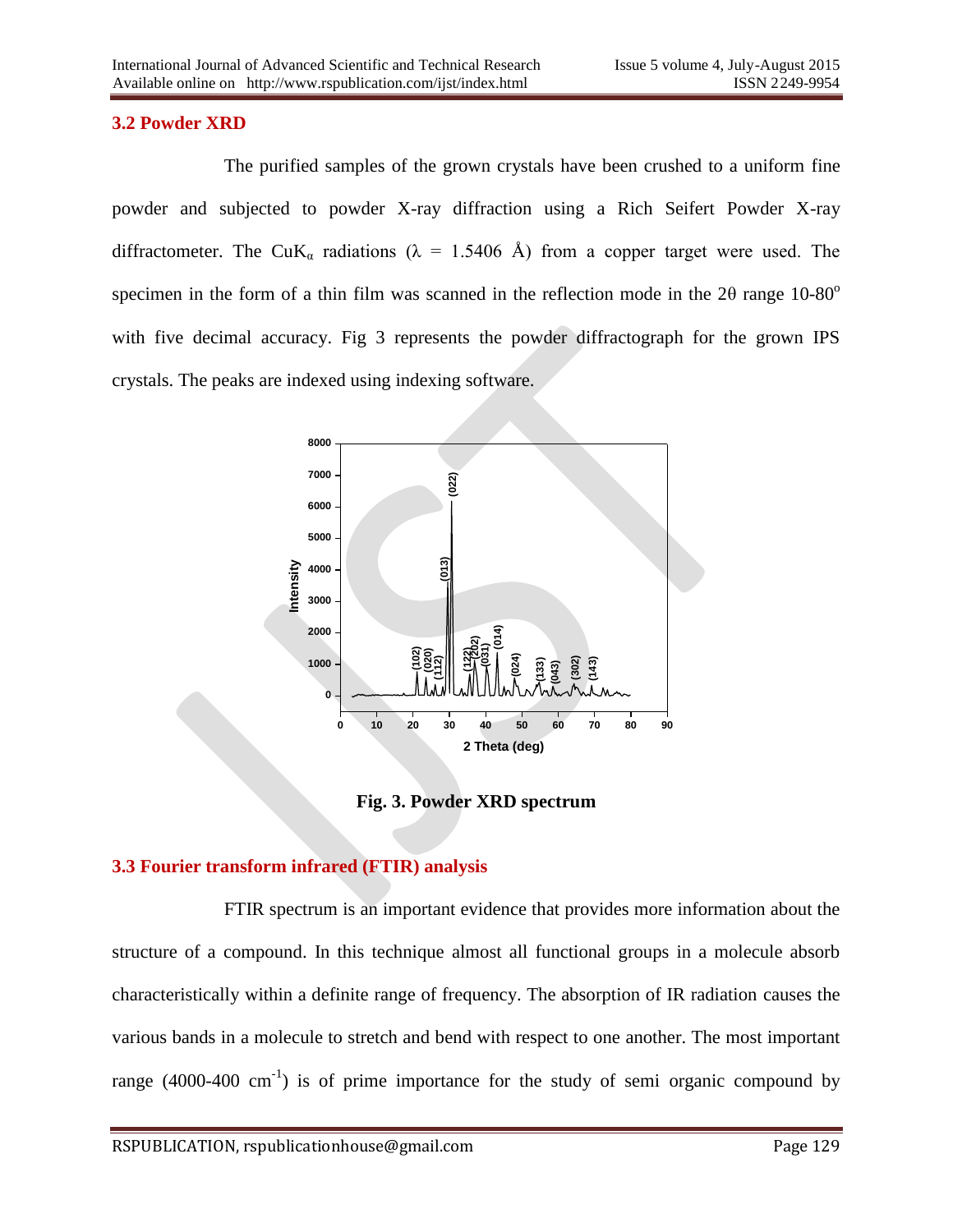spectral analysis [15]. In the present study, FTIR spectrum was recorded in the range of 4000- 400 cm<sup>-1</sup> for the grown IPS ingot using SHIMADZU spectrophotometer with KBr pellet technique and is presented in Fig.4.

The band at  $3678.55$  and  $3577.31$  cm<sup>-1</sup> are due to O-H stretching vibrations. The band observed at 2992.02 cm<sup>-1</sup> arises from C-H stretching vibrations. The broad band at 2803.99  $cm<sup>-1</sup>$  corresponds to  $NH_3^+$  stretching band. C-H out of plane summation bands are observed at 1706.69 cm<sup>-1</sup>. The band at 1112.73 cm<sup>-1</sup> corresponds to S=O stretching vibrations. The COO stretching vibration was observed at  $611.324$  cm<sup>-1</sup>.



#### **Fig. 4. FTIR spectrum**

## **3.4 UV- Vis- NIR spectral studies**

The optical transmission spectrum gives valuable information about the atomic structure of the molecules because the absorption of UV and visible light involves the promotion of electrons from the ground state to higher energy state. This is one of the desirable properties of the crystals for the device fabrication. In this study, the transmittance process was recorded at room temperature. The transition occurs at 200 nm which indicates the lower cutoff wavelength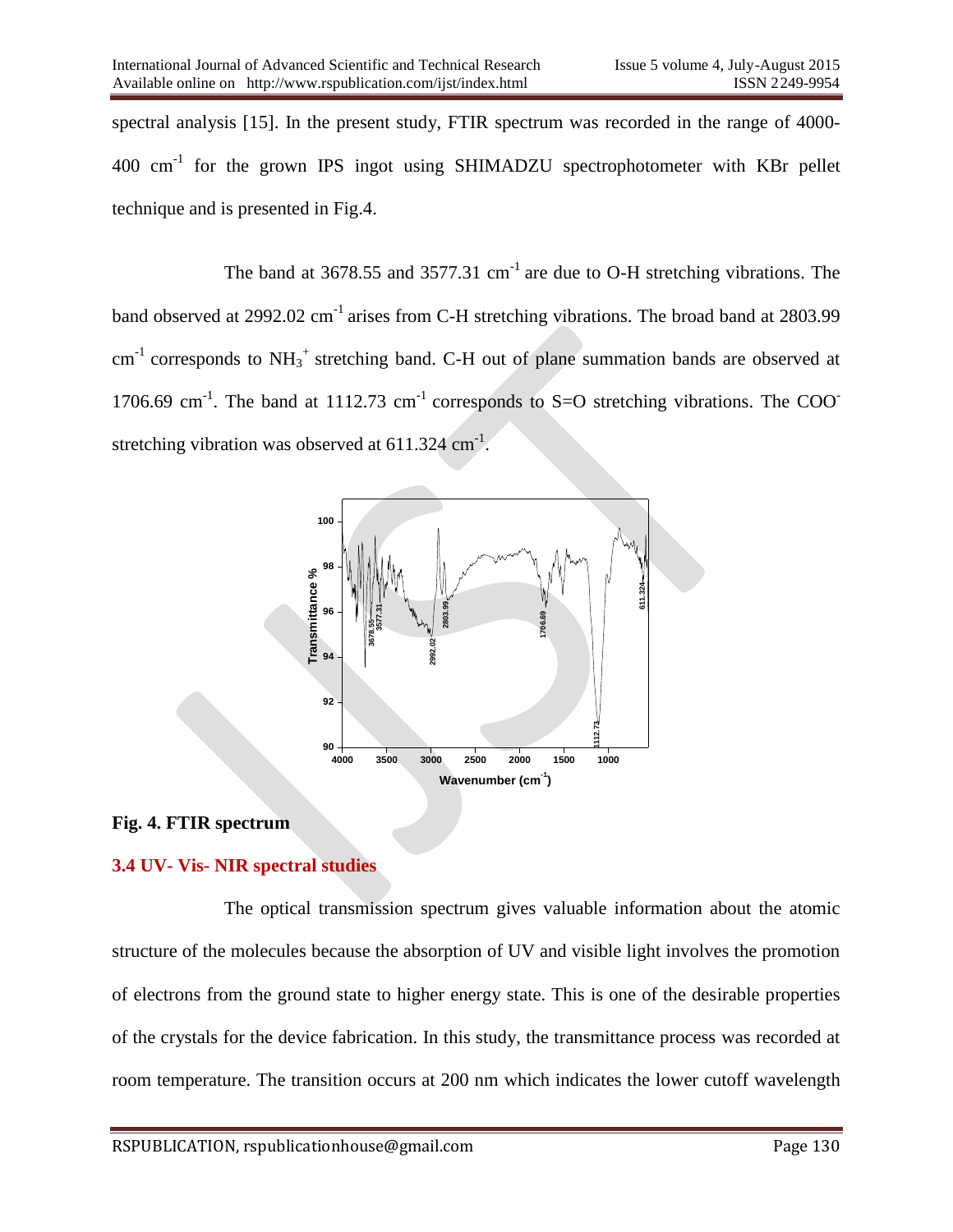of the IPS single crystal. From Fig. 5, it is observed that the crystal has increased 67% of transmittance in the (200–2500 nm) visible region.This is one of the most desirable properties of the crystals for the device fabrication [16]. The wide transparency and lower cutoff is one of the additional key requirements for having efficient NLO character [17] Using the formula  $E<sub>g</sub>$  = 1240/ $\lambda$  the optical band gap energy (E<sub>g</sub>) was determined to be 6.2 eV for the grown IPS crystal. It showed that the transmittance increases while the band gap becomes wider.



**Fig. 5. Optical transmission spectrum**

## **3.5 Thermal studies**

The thermal properties of the IPS crystal are studied using thermo gravimetric analysis (TGA)/differential thermal analysis (DTA). Powdered sample of 13.840 mg is analyzed in Nitrogen atmosphere by using Perkin Elmer Diamond TGA/DTA equipment. The analysis is carried out simultaneously in air at a heating rate of 10°C/min for a temperature range of 26°C to936 $^{\circ}$ C. The TGA/DTA curve is shown in Fig.6. From the curve it is observed that the first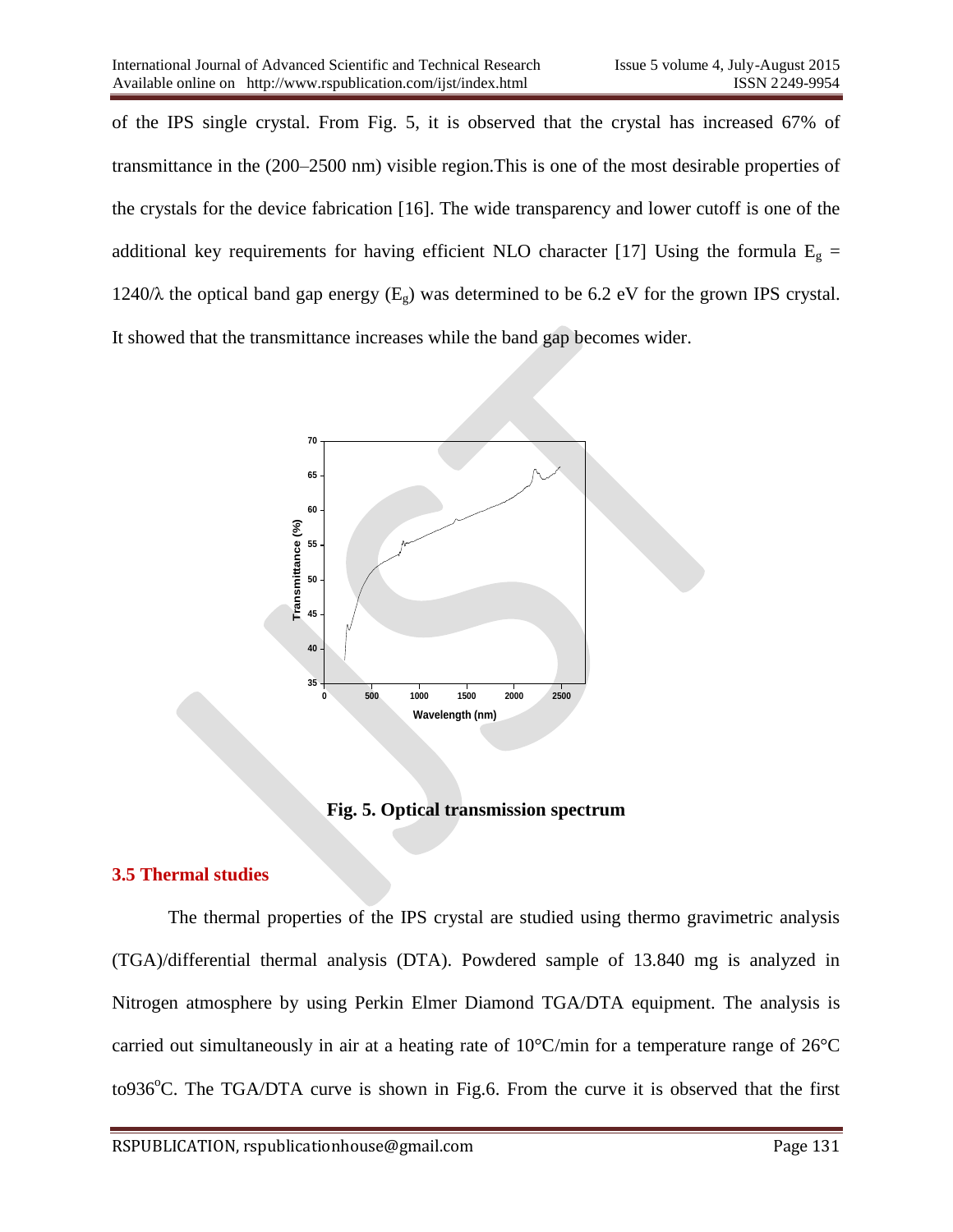mass change occurs at  $432^{\circ}$ C and the material is stable up to this temperature. There is no weight loss at 100 $^{\circ}$ C is due to the absence of water in the crystal. The next mass change occurs at 451 $^{\circ}$ C. The endothermic peak appearing at this temperature indicates the melting point of the crystal. The gradual mass change occurs at  $468^{\circ}$ C which may be due to the decomposition of the sample.



**Fig.6 TG/DTA spectrum**

## **3.6 Evaluation of microhardness, yield strength and stiffness constant**

 The Vickers hardness is one of the important deciding factors in selecting the processing (cutting, grinding and polishing) steps of bulk crystals in the fabrication of devices. Mechanical properties of the IPS crystal were studied by making indentations on the selected plane using Vicker's microhardness tester fitted with a diamond pyramidal indenter and the indentation time was fixed as  $5 \text{ s}$ . The hardness values  $H_v$ were calculated using the relation,

$$
H_{v=}=1.8544P/d^2 \text{ (kg/mm}^2)
$$

where P is the applied load in kg andd is the diagonal length of the indentation impression in mm. Fig. 7 shows the variation of  $H_v$  as a function of applied load ranging from 25 to 100 g on the face for IPS crystal. It isvery clear from the Fig. 7 that  $H<sub>v</sub>$  decreases with increase of load. On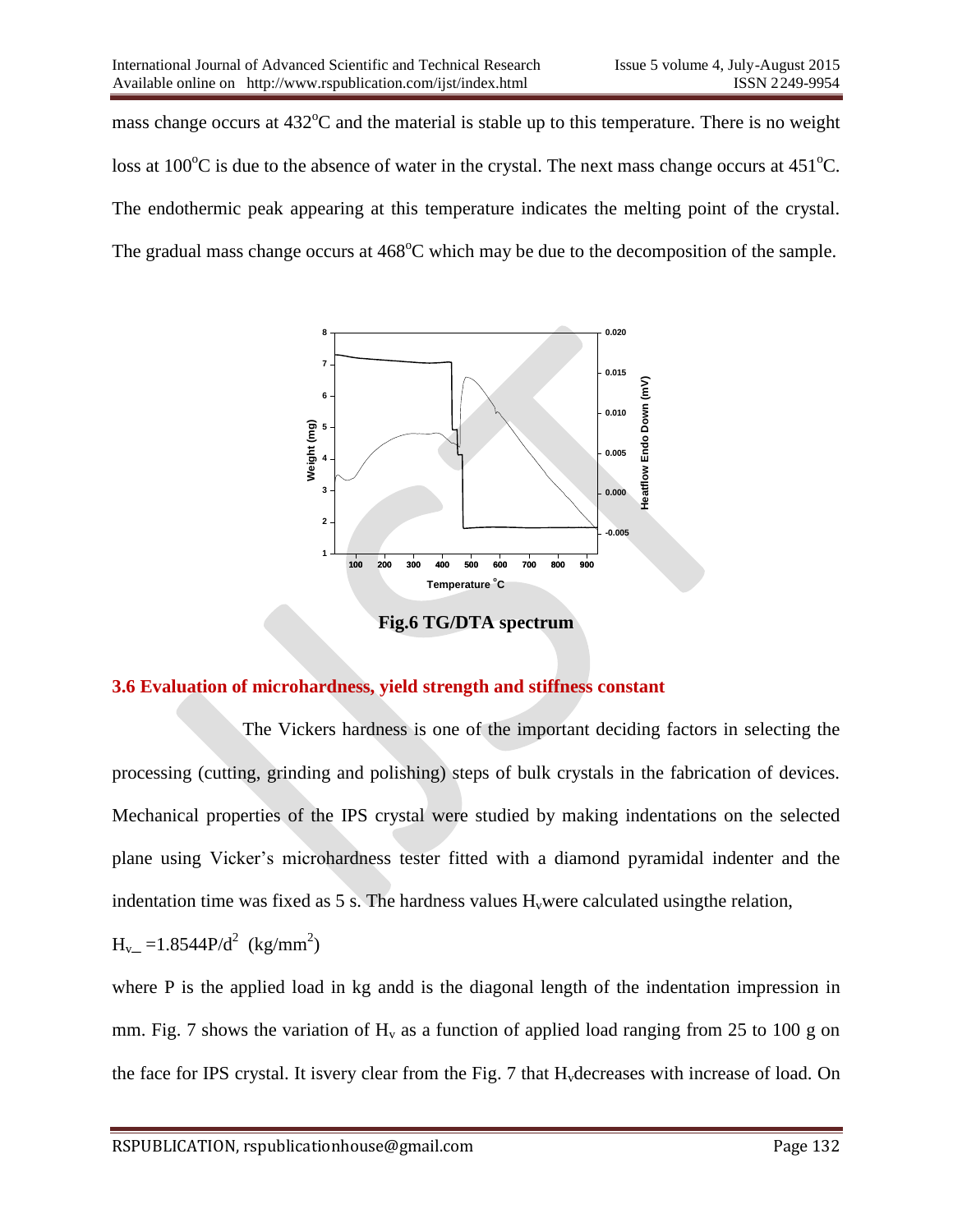further increase of the load beyond 100 g, cracks developed on the surface of the crystal. It may be due to the release of internal stress generated locally by indentation. The relation connecting the applied load and diagonal length 'd' of the indenter is given by Meyer's law [18],

# $P = kd^n$

where k is the standard hardness value and n is the Meyer's index or work hardening coefficient. This is calculated from the plot of logP vs logd (Fig. 8). Onitsch [19] and Hanneman [20] pointed out that 'n' lies between 1 and 1.6 for moderately hard materials and it is more than 1.6 for soft materials. The value of 'n' obtained for IPS is 1.4. Hence IPS belongs to hard material category[21].



**Fig. 8. Plot of log P vs log d**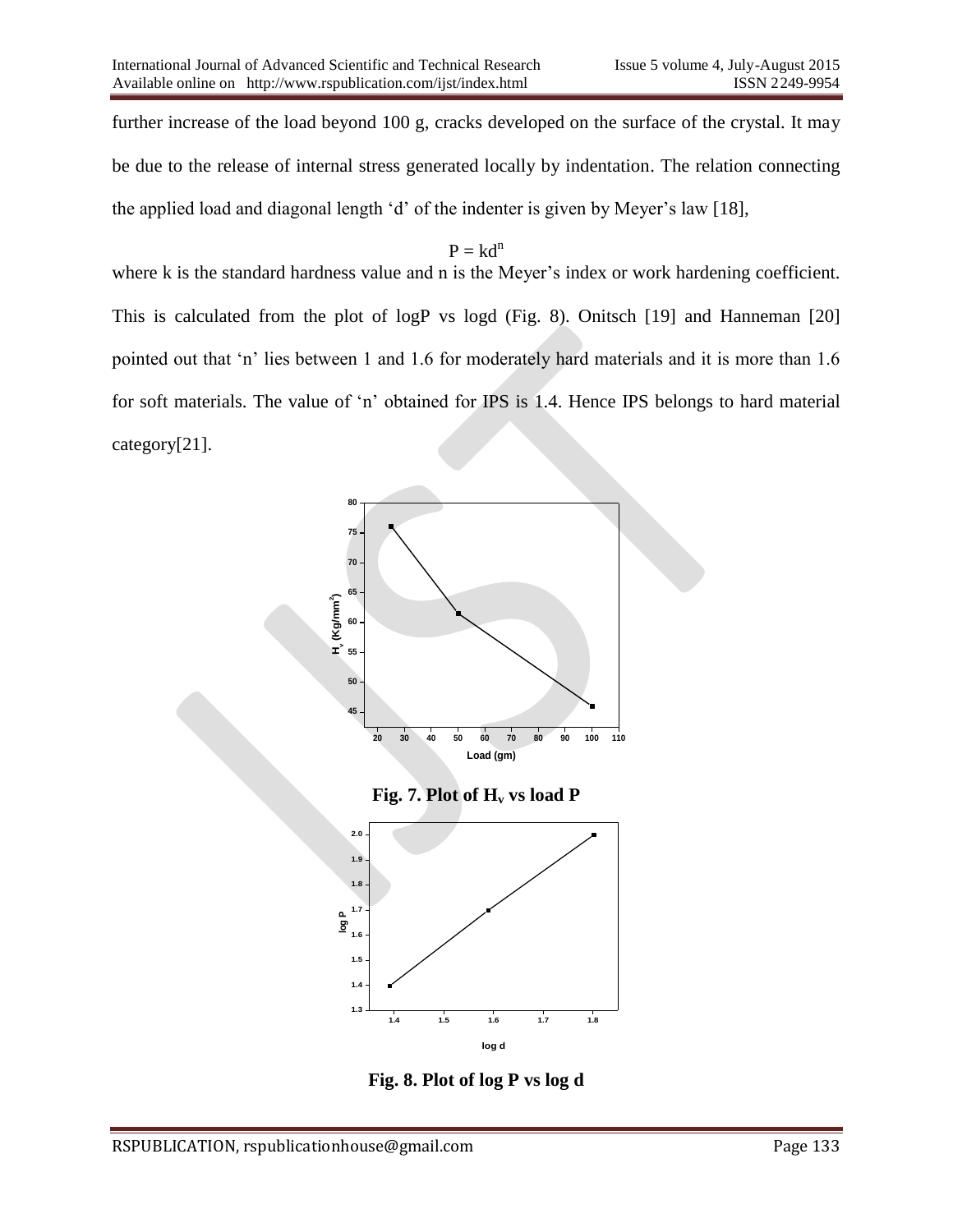Elastic stiffness constant  $C_{11}$  is a measure of the ability of the material to resist deformation and it gives an idea about the tightness of bonding with the neighbouring atoms. The elastic stiffness constant for different loads are calculated using Wooster's empirical formula

 $\rm C_{11}$ =H<sub>v</sub><sup>7/4</sup> and is shown in Table 2. Yield strength of a material is the minimum stress applied to the material for permanent deformation. Yield strength for different loads are calculated using the relation

$$
\sigma_{\rm V} = \underline{H}_{\rm V} [1-(2-n)] [\frac{12.5(2-n)}{1-(2-n)}]^{2-n}
$$

And is also shown in Table 2.

#### **Table. 2**

| Load $(g)$ | $H_v$ | $C_{11}(x10^{14} Pa)$ | $\sigma_v(MPa)$ |
|------------|-------|-----------------------|-----------------|
| 25         | 76.2  | 3.8823                | 51.654          |
| 50         | 61.55 | 2.6424                | 41.559          |
| 100        | 46    | 1.5880                | 31.059          |

# **3.6 SHG conversion efficiency**

The Kurtz–Perry powder technique remains an extremely valuable tool for initial screening of materials for second harmonic generation (SHG). Electron–phonon interactions including anharmonic ones play principal role in the nonlinear optical properties of semiorganic crystals [22,23]. The crystal was ground into a homogeneous powder of particles and compactly packed in a triangular cell and is kept in a cell holder. Second harmonic efficiency measurements were carried out using nanosecond laser flash photolysis (Applied photophysics, UK) and the instrument setup is shown in Fig. 9. The fundamental 1064 nm beam of a Q-switched Nd:YAG laser (Quanta-Ray, LAB 150, Spectra Physics, USA) with 8 ns pulse width and 200 mJ pulse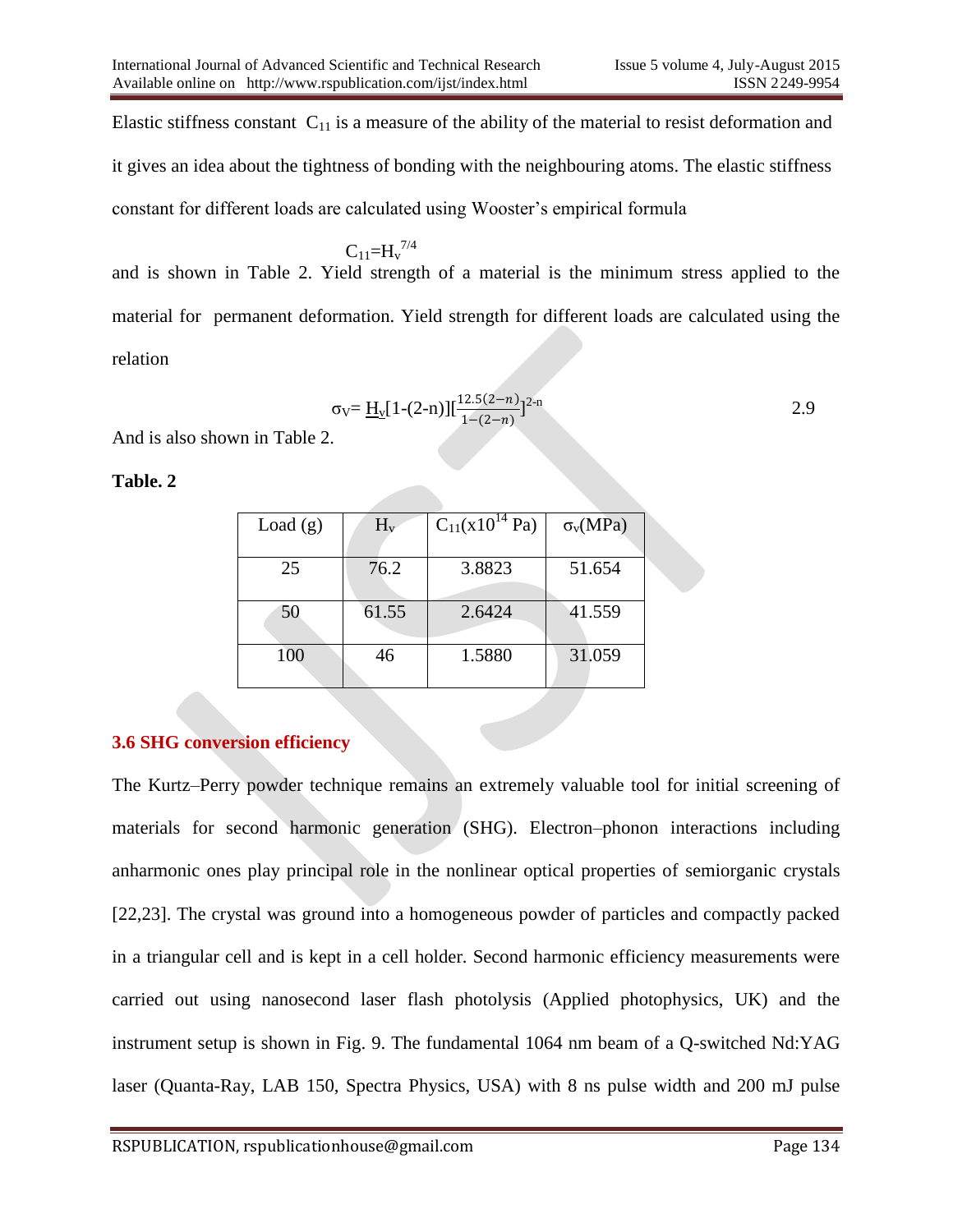energy was used to strike the powder samples, which are placed in the triangle cuvette. The second harmonic signals from the sample were focused onto a Czerny–Turner monochromator using a pair of lenses. The signals were detected using a Hamamatsu R-928 photomultiplier tube. The signals were captured with an Agilent infiniium digital storage oscilloscope and the data were transferred to the computer for further analysis. The SHG efficiency is estimated to be 0.3times that of the reference KDP sample.



Fig. 9. Experimental setup ofSHG measurement

#### **3.7 Conclusions**

The bulk IPS single crystals have been grown successfully from slow evaporation solution growth technique. The unit cell parameters of IPS were confirmed by single-crystal Xray diffraction analysis and the grown crystal crystallizes in the orthorhombic system with noncentrosymmetric space group P222. The functional groups were identified by FT-IR spectroscopic analysis. Optical studies reveal that IPS crystal has good transmission window with UV cut-off wavelength at 200 nm. Thermal studies indicate that the crystal is stable up to  $432^{\circ}$ C. The Vickers microhardness value decreases with increasing load and the crystal develops cracks for loads above 100 g and the work hardening coefficient is less than 2. The SHG relativeefficiency of IPS was found to be of the order of KDP. Based on these observations we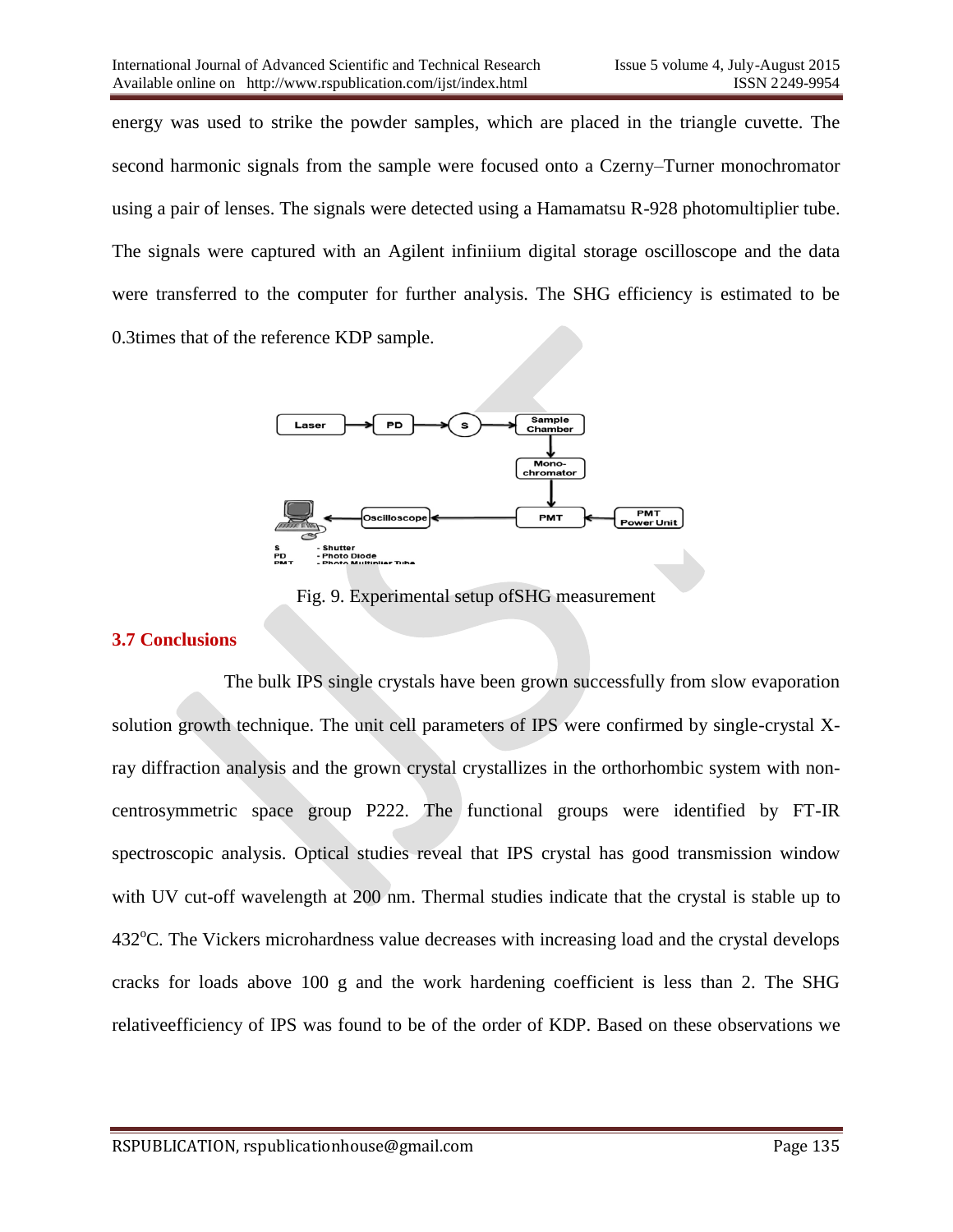can say that IPS can be a promising nonlinear opticalmaterial which possibly can be used for

fabrication of NLO devices.

# **Reference**

[1] C.C. Frazier, M.P. Cockerham, J. Opt. Soc. Am. B 4 (1987) 1899.

[2] P.N. Prasad, D.J. Williams, in: Introduction to Nonlinear Effects in Molecules and Polymers, Wiley, New York, 1991.

[3] D.S. Chemla, J. Zyss (Eds.), Nonlinear Optical Properties of Organic Molecules and Crystals, Academic press, New York, 1987.

[4]H.S. Nalwa and S. Miyata, Nonlinear optics of Organic Molecules and polymers, CRC Press, Boca Raton, FL, USA. 1997.

[5]S. Manivannan and S. Dhanuskodi, J. Cryst. Growth. 262 (2004) 473.

[6] T. Balu, T.R. Rajasekaran, P. Murugakoothan, Spectrochimica Acta Part A. 74(2009) 955.

[7] M. Narayan Bhat, S.M .Dharmaprakash, J. Cryst. Growth. 235 (2002) 511.

[8] Redrothu Hanumantharao, S. Kalainathan, J. Therm Anal Calorim . 114 (2013) 239.

[9] S. Dhanuskodi, K. Vasantha, P. Angeli Mary, Spectrochim. Acta Part A. 66 (2007) 637.

[10] Deepa Jananakumar and P. Mani, Materials physics and Mechanics. 16 (2013) 92.

[11] A. Ben Ahmeda ,H. Feki, Y. Abid, H. Boughzala, C. Minot, Spectrochim. Acta Part A. 75 (2010) 293.

[12] S. Prameela Kumari and C.K. Mahadevan, Int. Journal of Engineering Research and Applications. 3 (2013) 1506.

[13] W.S.Wang, K.Sutter, Ch.Bosshard, Z.Pan, H.Arend, P.Gunter, G.Chapius, F.Nicolo, J.Jpn Appl. Phys. 27(1998) 1138.

[14] A.M. Petrosyan, R.P. Sukiasyan, H.A. Karapetyan, S.S. Terzyan, R.S. Feigelson, J. Crystal Growth 213 (2000) 103.

[15] J.R. Dyer, Applications of Absorption Spectroscopy of Organic Compounds, Prentice-Hall of India (P), New Delhi, (1987), p. 12.